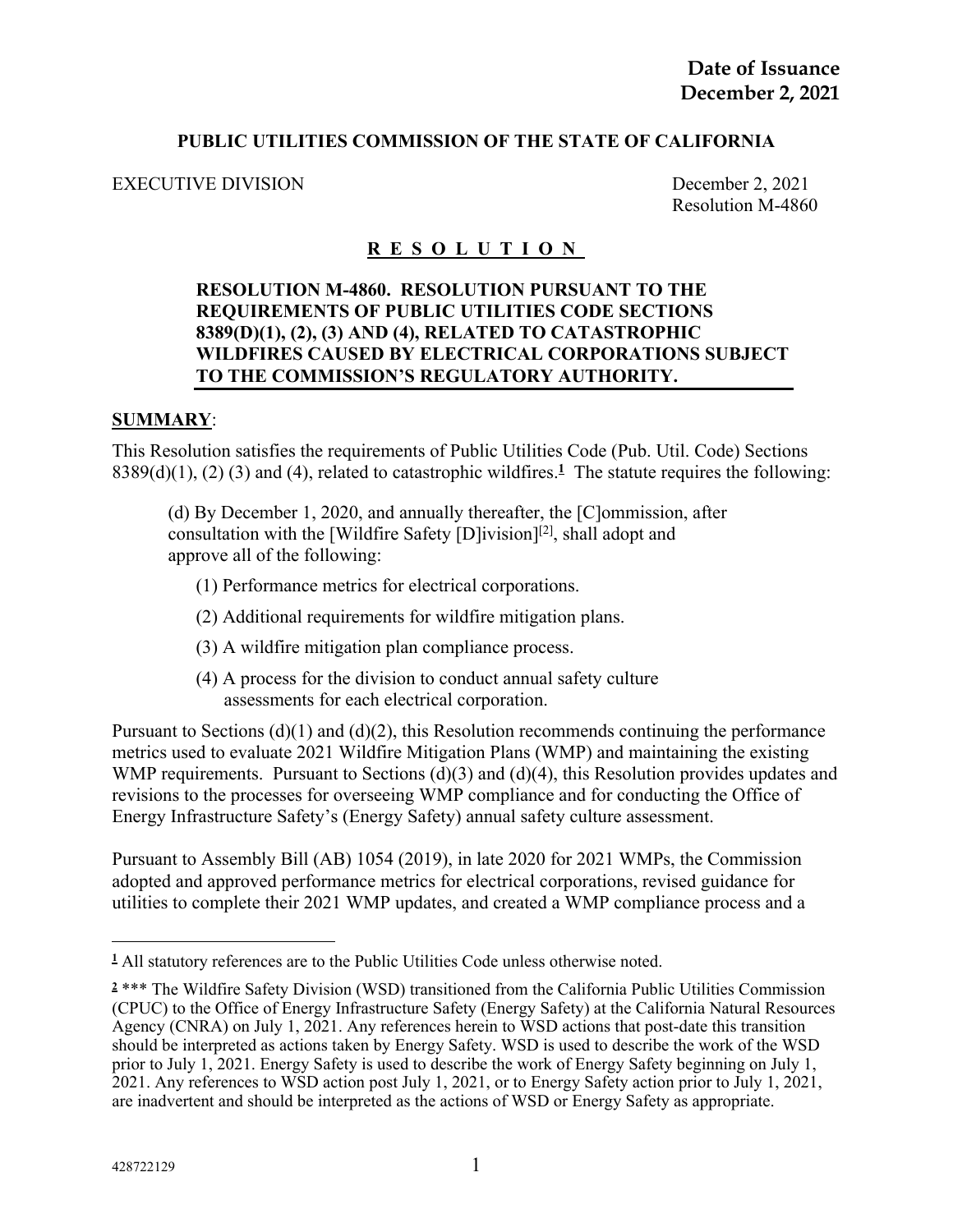process for Energy Safety to conduct annual safety culture assessments. The Commission adopted Resolutions WSD-011**<sup>3</sup>** and WSD-012**<sup>4</sup>** to meet the Section 8389(d) requirements.

This Resolution is in furtherance of the requirement in Section 8389(d) to annually adopt and approve the above requirements and processes after consultation with Energy Safety.

Energy Safety's proposed updates and revisions to each of the 8389(d) requirements is contained within this Resolution in the following Attachments:

- **Attachment 1: Energy Safety's Recommended Performance Metrics** Energy Safety did not recommend changes to the performance metrics for electrical corporations, however, it reviewed and responded to the Wildfire Safety Advisory Board's (WSAB) recommendations to create communication and community outreach performance metrics.
- **Attachment 2: Energy Safety's Review of Additional WMP Requirements** Energy Safety did not recommend additional WMP requirements.
- **Attachment 3: Energy Safety's Proposed Compliance Process for 2021 WMPs**

Energy Safety recommended updates to the compliance process to, in part, align the process with its new statutory authority and role following the transition from a division within the Commission to a new department under the California Natural Resources Agency.

 **Attachment 4: Energy Safety's Proposed 2022 Safety Culture Assessment Process**

Energy Safety recommended updates to the annual safety culture assessment process pursuant to Pub. Util. Code § 8389(d)(4) to update the principal forms of data (otherwise called "inputs") that inform the assessment and remove the verification of the board's structure and board-level safety reporting from the process because these are verified during Energy Safety's review of an electrical corporation's application for a Safety Certification.

**<sup>3</sup>** Resolution WSD-011, *Resolution implementing the requirements of Public Utilities Code Sections 8389(d)(1), (2) and (4) related to catastrophic wildfire caused by electrical corporations subject to the Commission's regulatory authority* (November 19, 2020).

**<sup>4</sup>** Resolution WSD-012, *Resolution implementing the requirements of Public Utilities Code Sections 8389(d)(3) related to catastrophic wildfire caused by electrical corporations subject to the Commission's regulatory authority* (November 19, 2020).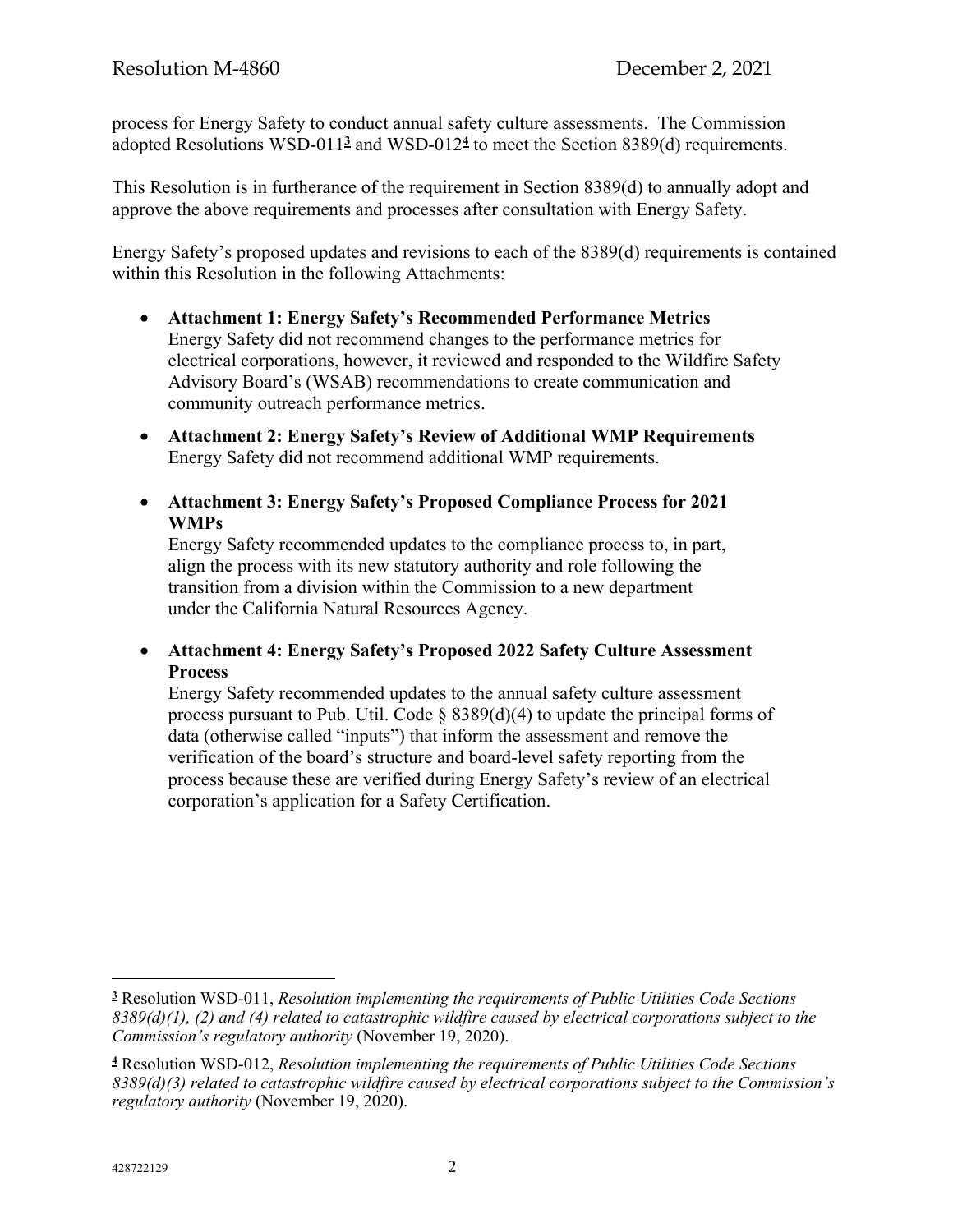- PROPOSED OUTCOME:
	- Adopts Energy Safety's recommendation to maintain existing performance metrics for 2022 WMPs.
	- Adopts Energy Safety's recommendation to maintain existing WMP requirements for 2022 WMPs.
	- Adopts Energy Safety's proposals for the WMP compliance process and annual safety culture assessment process.
- SAFETY CONSIDERATIONS:
	- Mitigation of catastrophic wildfires in California is among the most important safety challenges the Commission-regulated electrical corporations face. WMPs provide an electrical corporation's proposed actions to help prevent catastrophic wildfires, so comprehensive WMPs are essential to safety.
	- Any changes to WMPs should enhance California's ability to review and monitor the electrical corporations' actions in mitigating catastrophic wildfire.
	- The process for conducting annual safety culture assessments should help ensure electrical corporations improve their focus on and culture of safety at all levels of their businesses.
	- Compliance with WMPs is essential to achieving a reduction in catastrophic wildfires.
- ESTIMATED COST:
	- This Resolution does not address or approve costs.
	- Costs incurred to comply with WMPs are to be addressed in electrical corporation General Rate Cases or other applications, not in WMPs or safety culture assessments.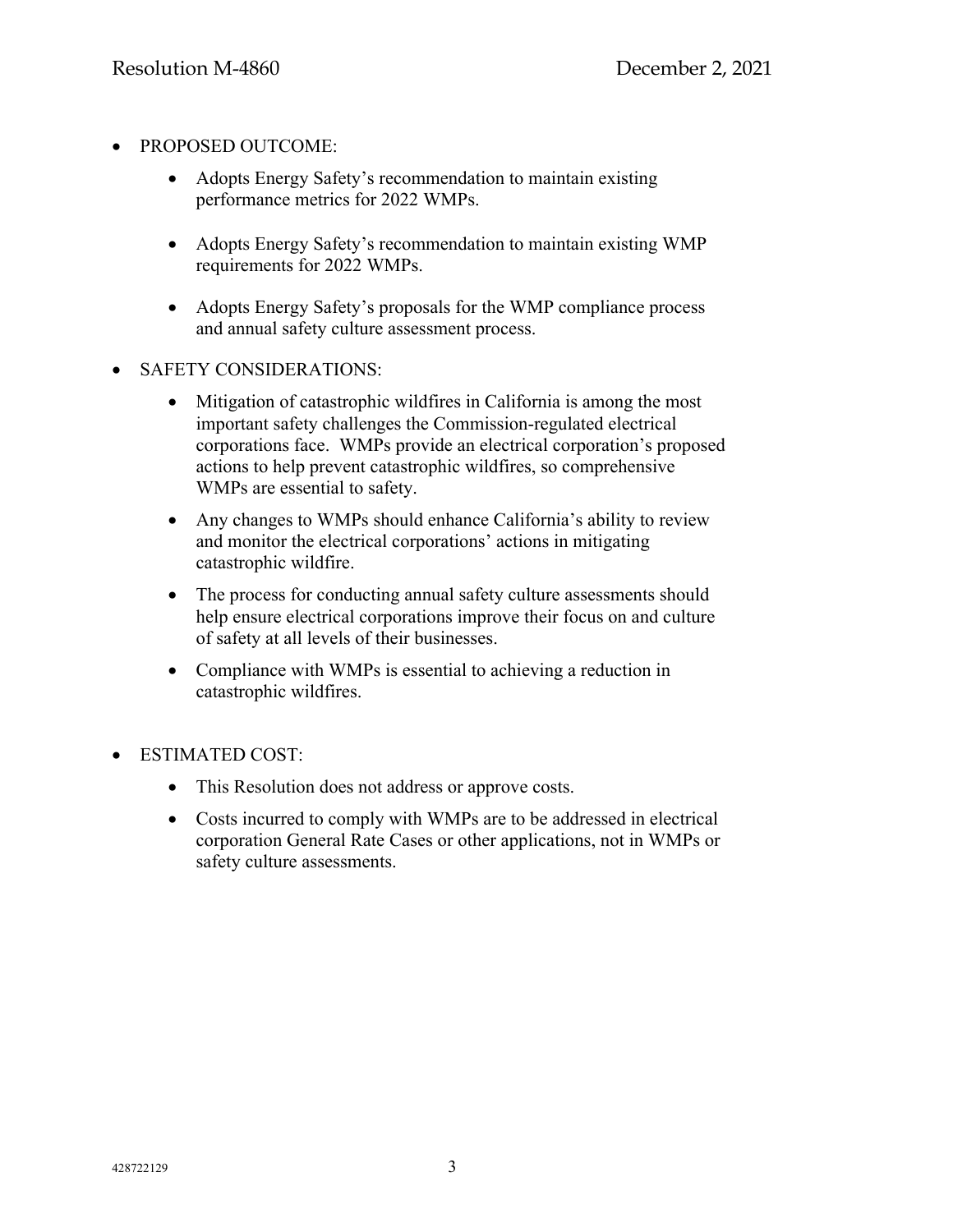### **DISCUSSION**

#### **1. Attachment 1: Performance Metrics**

## **1.1. Energy Safety's Recommendations**

Energy Safety recommended no changes to the existing performance metrics as described in Attachment 1 to this resolution. In consideration of whether changes to performance metrics were needed, Energy Safety reviewed the Wildfire Safety Advisory Board's (WSAB) Recommendations on the 2022 Wildfire Mitigation Plan Guidelines, Performance Metrics, and Safety Culture Assessment.**<sup>5</sup>** The WSAB's recommendations pertain to communication and community outreach performance metrics, and a summary of WSAB's recommendations and Energy Safety's responses are summarized below.

- WSAB Recommendation #1: The WSAB recommended the 2022 WMP Guidelines incorporate the outcomes from Investigation, I.19-11-013**<sup>6</sup>** , and Rulemaking, R.18-12-005.**<sup>7</sup> <sup>8</sup>** Energy Safety did not incorporate these changes into its 2022 WMP Update Guidelines stating that it needs more time to effectively collaborate with the CPUC to determine whether any outcomes or required actions specified by the Commission in D.21-06-014<sup>9</sup> or other public safety power shutoffs (PSPS) related proceedings will be useful performance metrics to include in future WMP Guidelines.<sup>10</sup>
- WSAB Recommendations #2 and #3: The WSAB recommended that the 2022 WMP Guidelines require utilities to include an analysis of the correlation between the quantity of PSPS contacts and effectiveness of the outreach methods and to include additional performance metrics to measure the success of community outreach efforts.**<sup>11</sup>** Energy Safety explained it did not see its mission as including PSPS stakeholder outreach and, instead, identified the Commission as having the appropriate authority.**<sup>12</sup>** Therefore, Energy Safety did not recommend adopting these recommendations.

**<sup>10</sup>** Attachment 1, p. 6.

**<sup>11</sup>** Attachment 1, p. 6.

**<sup>12</sup>** Attachment 1, p. 6.

**<sup>5</sup>** Available at: https://energysafety.ca.gov/wp-content/uploads/docs/misc/wsab/recommendations-on-the-2022-wmp-guidelines-issued-6.30.21.pdf

**<sup>6</sup>** Investigation 19-11-013, *Order Instituting Investigation on the Commission's Own Motion on the Late 2019 Public Safety Power Shutoff Events* (November 13, 2019).

**<sup>7</sup>** Rulemaking (R.)18-12-005, *Order Instituting Rulemaking to Examine Electric Utility De-Energization of Power Lines in Dangerous Conditions* (December 13, 2018).

**<sup>8</sup>** Attachment 1 (Energy Safety's 2021 Review of Performance Metrics for Electrical Corporations), p. 5.

**<sup>9</sup>** Decision (D.) 21-06-14*, Decision Addressing the Late 2019 Public Safety Power Shutoffs by Pacific Gas and Electric Company, Southern California Edison Company, and San Diego Gase & Electric Company to Mitigate the Risk of Wildfire Caused by Utility Infrastructure* (June 3, 2021).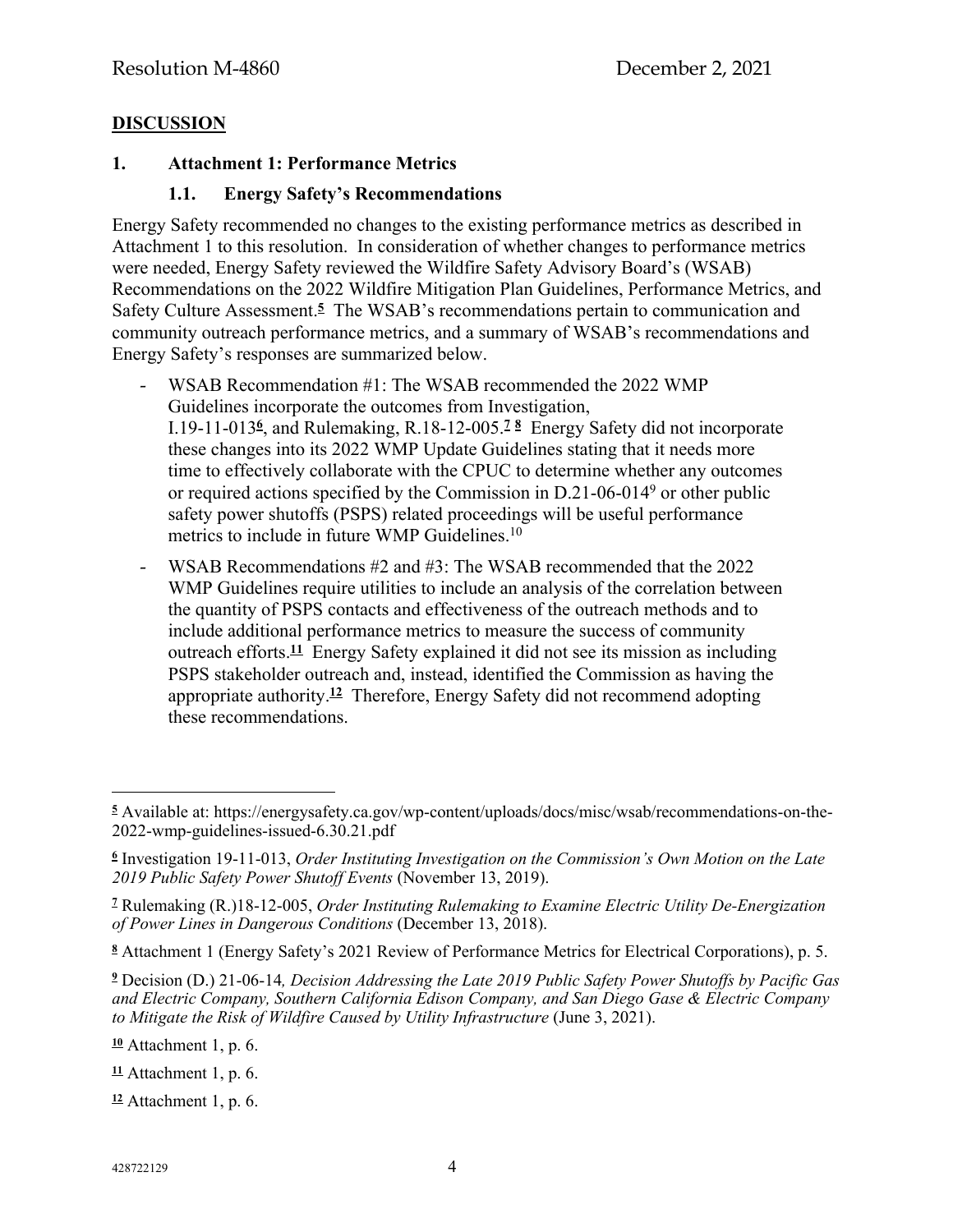## **1.2. Discussion**

The Commission recognizes Energy Safety's decision to not adopt WSAB Recommendation #1 and supports Energy Safety's approach to work collaboratively to determine whether any outcomes or required actions from the Commission's decisions in these proceedings will be useful performance metrics to include in the future. The Commission further acknowledges with regard to WSAB's Recommendation #2 that public outreach before, during, and after a wildfire is within the Commission's purview. The Commission specifically addressed electrical corporation outreach efforts in D.20-03-004.**<sup>13</sup>**

Additionally, after review of the existing WMP performance metrics set forth in WSD-011 against the Safety Performance Metrics**<sup>14</sup>** measuring the safety of electric grids and the Safety and Operational Metrics under consideration in CPUC's rulemaking proceeding, R.20-07-013,**<sup>15</sup>** the Commission notes that the performance metrics adopted in WSD-011 complement the safety metrics in these Commission proceedings.

The Commission further encourages the electrical corporations to consult with Energy Safety and the Commission's Safety Policy Division (SPD) to ensure performance metric data is subjected to sufficient quality assurance and quality control procedures to effectively evaluate continued progress on safety performance.

Consistent with Energy Safety's recommendation attached herein as Attachment 1, the Commission will not adopt changes to the performance metrics for 2022.

## **2. Attachment 2: Review of Additional WMP Requirements**

Energy Safety did not recommend additional requirements for 2022 WMP filings.**<sup>16</sup>** Consistent with Energy Safety's recommendation attached herein as Attachment 2, the Commission will not adopt additional WMP requirements for 2022.

## **3. Attachment 3: WMP Compliance Process**

On November 19, 2020 in WSD-012, the Commission approved the first WMP compliance process designed to oversee electrical corporation compliance with wildfire safety pursuant to Pub. Util. Code § 8386.3(c). That process provided direction to electrical corporations on demonstrating compliance with WMP initiatives while retaining appropriate operational flexibility to address dynamic field conditions and necessary improvements. The Commission also recognized that the WMP compliance process would evolve over time as lessons are learned

**<sup>13</sup>** D.20-03-004, *Decision on Community Awareness and Public Outreach Before, During and After a Wildfire, and Explaining Next Steps for Other Phase 2 Issues* (March 12, 2020).

**<sup>14</sup>** *See* D.19-04-020, *Application of San Diego Gas & Electric Company (U902M) for Review of its Safety Model Assessment Proceeding Pursuant to Decision 14-12-025* (April 25, 2019), requiring PG&E, SCE, SDG&E and SoCal Gas to report on 26 specific Safety Performance Metrics.

**<sup>15</sup>** R.20-07-013, *Order Instituting Rulemaking to Further Develop a Risk-Based Decision-Making Framework for Electric and Gas Utilities* (July 16, 2020).

**<sup>16</sup>** Attachment 2 (Energy Safety's 2021 Review of Additional Requirements for Wildfire Mitigation Plans), p. 2.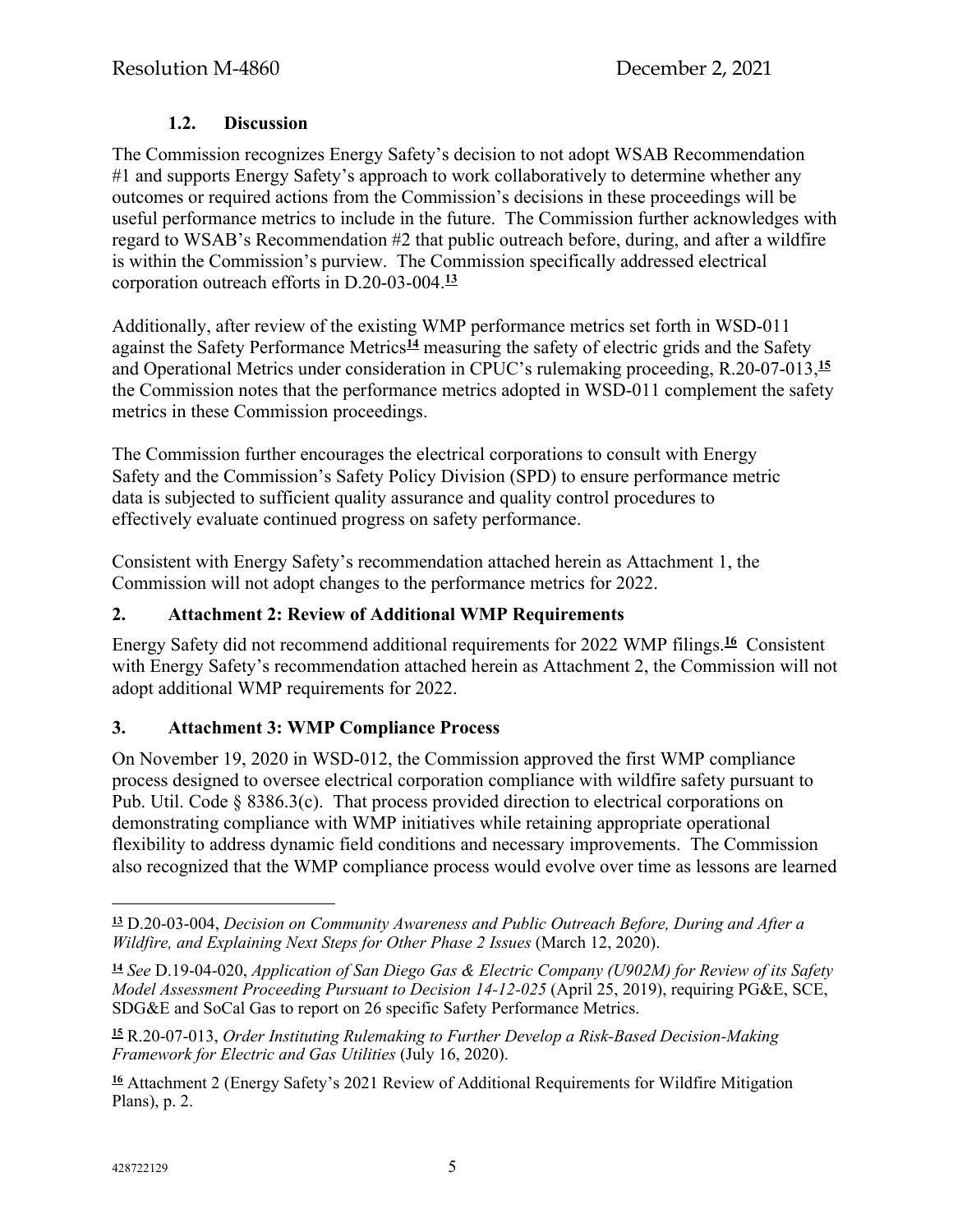in the field and circumstances evolve, subject to Commission adoption and approval annually under Section 8389(d)(3).**<sup>17</sup>**

In considering whether to approve refinements to the WMP compliance process for 2021 WMPs and in consultation with Energy Safety, the Commission reviewed Energy Safety's updated compliance process attached herein as Attachment 3 to this Resolution. Energy Safety's proposed compliance process is similarly structured to its current process. For instance, there remain two major components that makeup Energy Safety's compliance process:

- 1. Compliance assessments: Energy Safety verifies actions committed to by electrical corporations in their currently approved WMPs through ongoing assessments which includes field inspections, audits, Independent Evaluator reports, and customer safety concerns. Energy Safety determines ongoing compliance based on the outcomes of its inspections and audits and whether the electrical corporation has timely corrected any identified violations and defects.**<sup>18</sup>** Electrical corporations are required to correct violations and defects identified by Energy Safety staff in accordance with specified timelines.**<sup>19</sup>**
- 2. Consequences of compliance assessments: Energy Safety notifies electrical corporations of compliance assessment findings, including severity levels and remediation timelines.**<sup>20</sup>**

## **3.1 Energy Safety's Recommendations**

Energy Safety recommended updates to the existing compliance process for WMPs set forth in WSD-012 based on the lessons learned in 2020 and 2021 and updates to electrical corporation reporting and compliance operations.**<sup>21</sup>** Most of the revisions made to the compliance process for 2021 WMPs, however, are necessary in light of the transition of the Commission's former Wildfire Safety Division to a new department under the California Natural Resources Agency as of July 2021.**<sup>22</sup>** Further, in 2021 the California Legislature authorized Energy Safety to issue notices of defect (NOD) and notices of violation (NOV) for noncompliance with an approved WMP or for failure to comply with laws, regulations, or guidelines.<sup>23</sup> The WMP compliance process in Attachment 3 of this Resolution reflects Energy Safety's new authorities.

A summary of Energy Safety's proposed updates and changes is below.

**<sup>17</sup>** Resolution WSD-012, *Resolution implementing the requirements of Public Utilities Code Sections 8389(d)(3) related to catastrophic wildfire caused by electrical corporations subject to the Commission's regulatory authority* (November 19, 2020), p. 4.

**<sup>18</sup>** Attachment 3 (Energy Safety's 2021 WMP Compliance Process), p. 6.

**<sup>19</sup>** Attachment 3, p. 6.

**<sup>20</sup>** Attachment 3, p. 3.

**<sup>21</sup>** Attachment 3, p. 2.

**<sup>22</sup>** Attachment 3, p. 2.

**<sup>23</sup>** Cal. Gov. Code § 15475.2.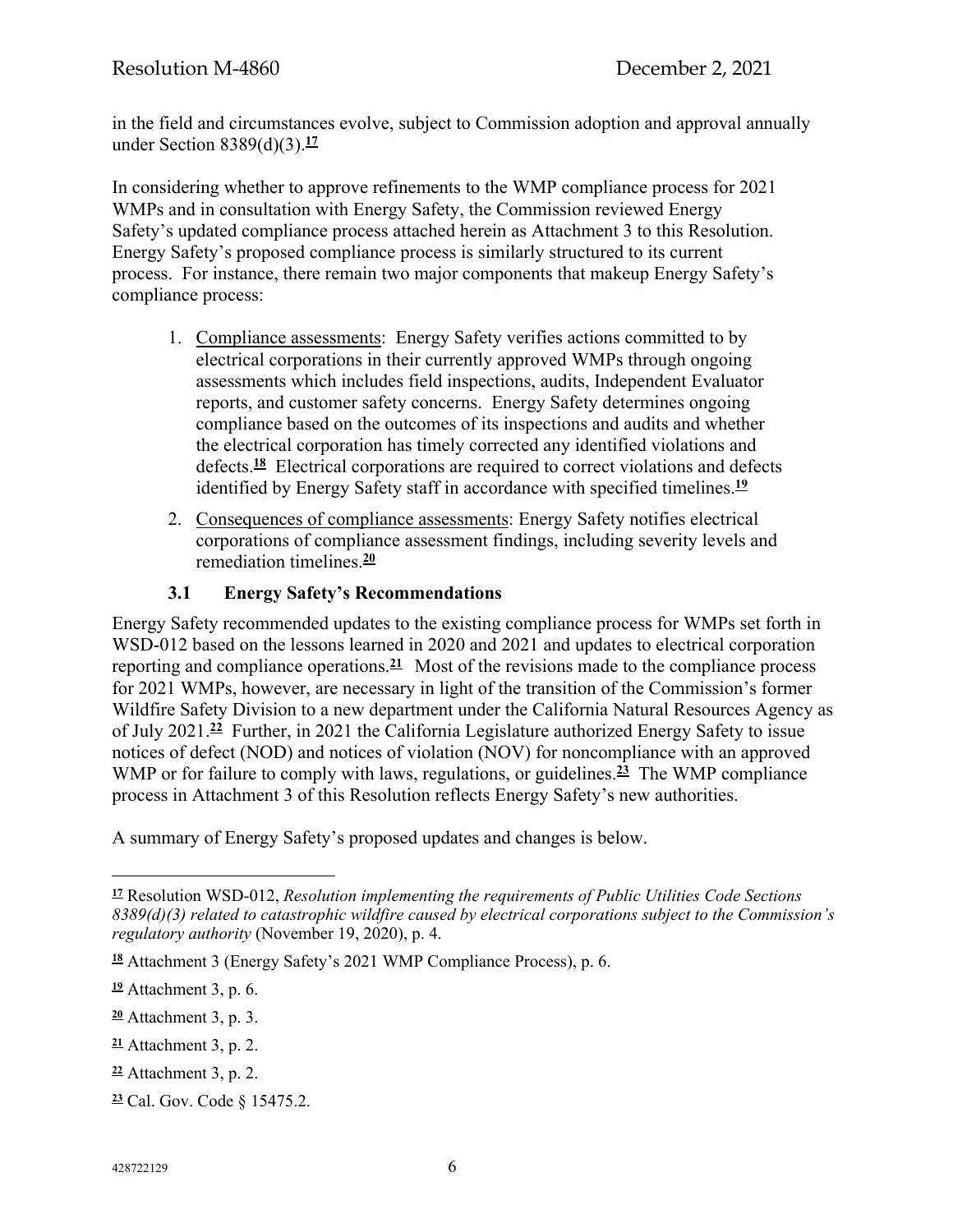- With regard to the correction timeline of violations and defects, Energy Safety recommended keeping the correction of violations rated as "Moderate" to no more than a six-month period.<sup>24</sup> The 12-month correction timeframe was removed from the "Moderate" category because it was duplicative of the timeframe for the "Minor" category. Energy Safety explained that this change will formalize how the correction timeline is presently operationalized in practice.
- Upon receipt of an NOV or NOD, Energy Safety will provide electrical corporations 30 calendar days to respond.**<sup>25</sup>**
- In the electrical corporation's response to the NOV or NOD, it must include a plan of action or actions that will be taken to remediate the violation or defect, and a timeline for completing those actions.**<sup>26</sup>**
- An electrical corporation will have the option to include in its response a request for a hearing to take public comment or present additional information.**<sup>27</sup>**
- Should a hearing be requested, it will be presided over by a designated hearing examiner at Energy Safety.**<sup>28</sup>**
- If an electrical corporation does not request a hearing with its NOV or NOD response, the determinations and conditions set forth in the NOV or NOD become final at the expiration of the 30-day period.**<sup>29</sup>**
- Following completion of the corrective actions outlined in its NOV or NOD response, the electrical corporation must provide Energy Safety with documentation validating the resolution or correction of the identified violation or defect.**<sup>30</sup>**

- **<sup>28</sup>** Attachment 3, p. 8.
- **<sup>29</sup>** Attachment 3, p. 8.
- **<sup>30</sup>** Attachment 3, p. 8.

**<sup>24</sup>** Attachment 3, p. 8.

**<sup>25</sup>** Attachment 3, p. 8.

**<sup>26</sup>** Attachment 3, p. 8.

**<sup>27</sup>** Attachment 3, p. 8.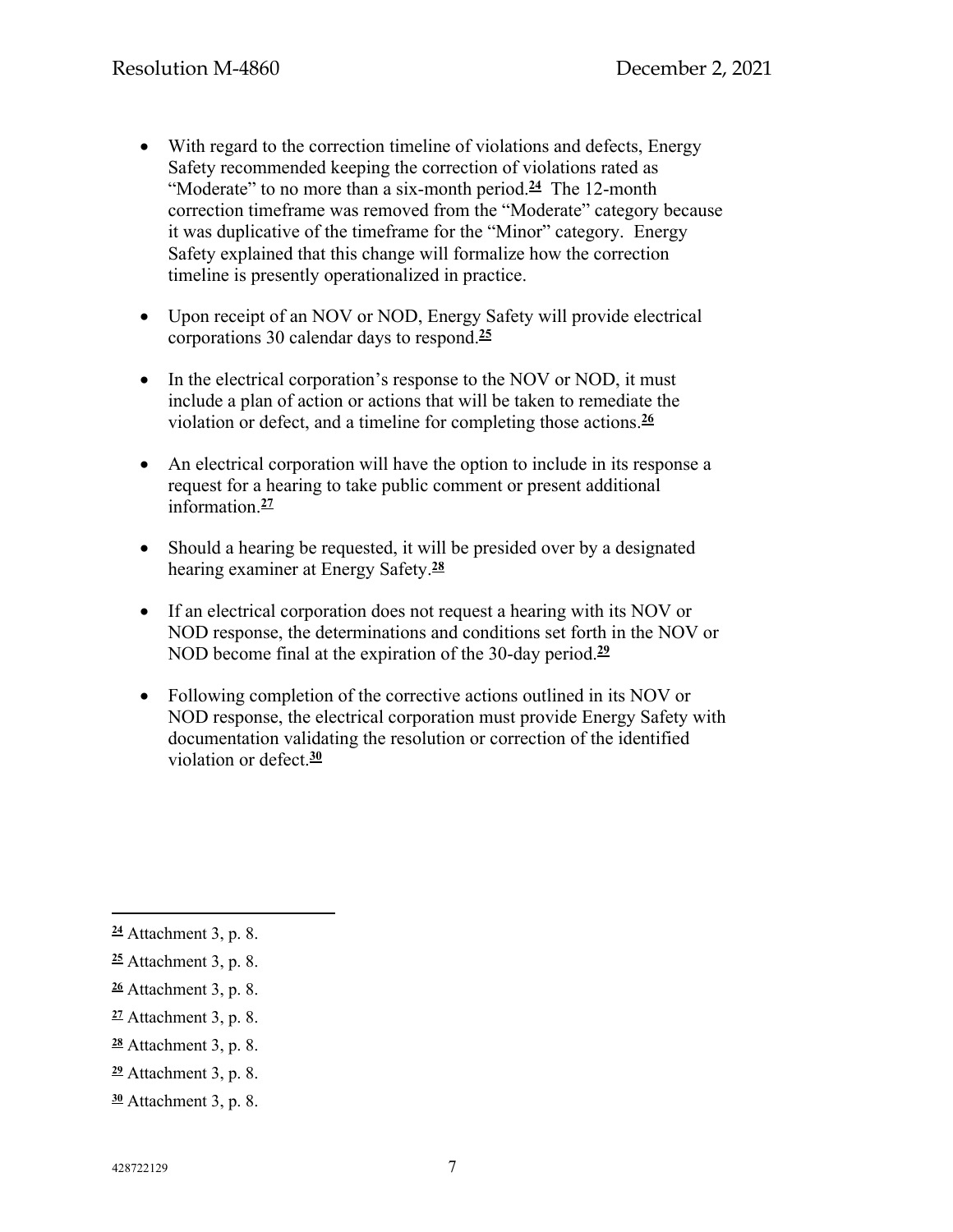Energy Safety will include the electrical corporation's response and the resolution status of any violations or defects in the summaries it provides to the Commission.**<sup>31</sup>**

Finally, Energy Safety clarified that its annual safety compliance process period for 2020-2022 WMPs runs from January 1 to December 31 for each calendar year of the three-year WMP.**<sup>32</sup>**

## **3.2 Discussion**

The Commission reviewed Energy Safety's recommendations and is satisfied with Energy Safety's updates and revisions to the compliance process for 2021 WMPs with one clarification. The Commission's Safety Enforcement Division staff<sup>33</sup> may issue a citation, if appropriate, or determine whether to recommend the Commission initiate an enforcement proceeding or approve an administrative consent order in light of information provided by Energy Safety as a result of its ongoing or annual compliance assessments, including but not limited to Energy Safety's issuance of an NOV or NOD and the electrical corporation's subsequent response or other action. Consistent with its authority pursuant to Pub. Util. Code § 8386.1, the Commission may assess penalties on an electrical corporation that fails to substantially comply with its wildfire mitigation plan. Nothing restricts or reduces the Commission from pursuing appropriate enforcement through other enforcement tools and procedures.

## **4. Attachment 4: Annual Safety Culture Assessment Process**

Pursuant to § 8389(d), by December 1, 2020, and annually thereafter, the Commission, after consultation with Energy Safety, must adopt and approve a process for Energy Safety to conduct annual safety culture assessments for each electrical corporation.

Energy Safety's annual safety culture assessment is distinct from the broader safety culture assessment required of the Commission by Pub. Util Code § 8386.2 and focuses on foundational components of safety culture and components specific to wildfire risk.

## **4.1. Energy Safety's Recommendations**

In 2021, Energy Safety conducted a baseline safety culture assessment.**<sup>34</sup>** For 2022, Energy Safety's proposed safety culture assessment process, detailed in Attachment 4 herein, assesses each electrical corporation's progress as measured against the inaugural year's baseline

**<sup>31</sup>** Attachment 3, p. 8.

**<sup>32</sup>** The Commission in WSD-011 left open the specific determination of the compliance period to Energy Safety's discretion.

**<sup>33</sup>** In the first instance, the Commission's enforcement staff, not the Commission as a body, makes a determination whether to pursue an enforcement action. *Cf* Attachment 3 p. 9 ("The Commission will determine whether the Energy Safety NOV or NOD and subsequent electrical corporation response is sufficient, or if additional Commission enforcement action is needed.")

**<sup>34</sup>** Attachment 4 (Energy Safety's 2022 Safety Culture Assessment Process), p. 5.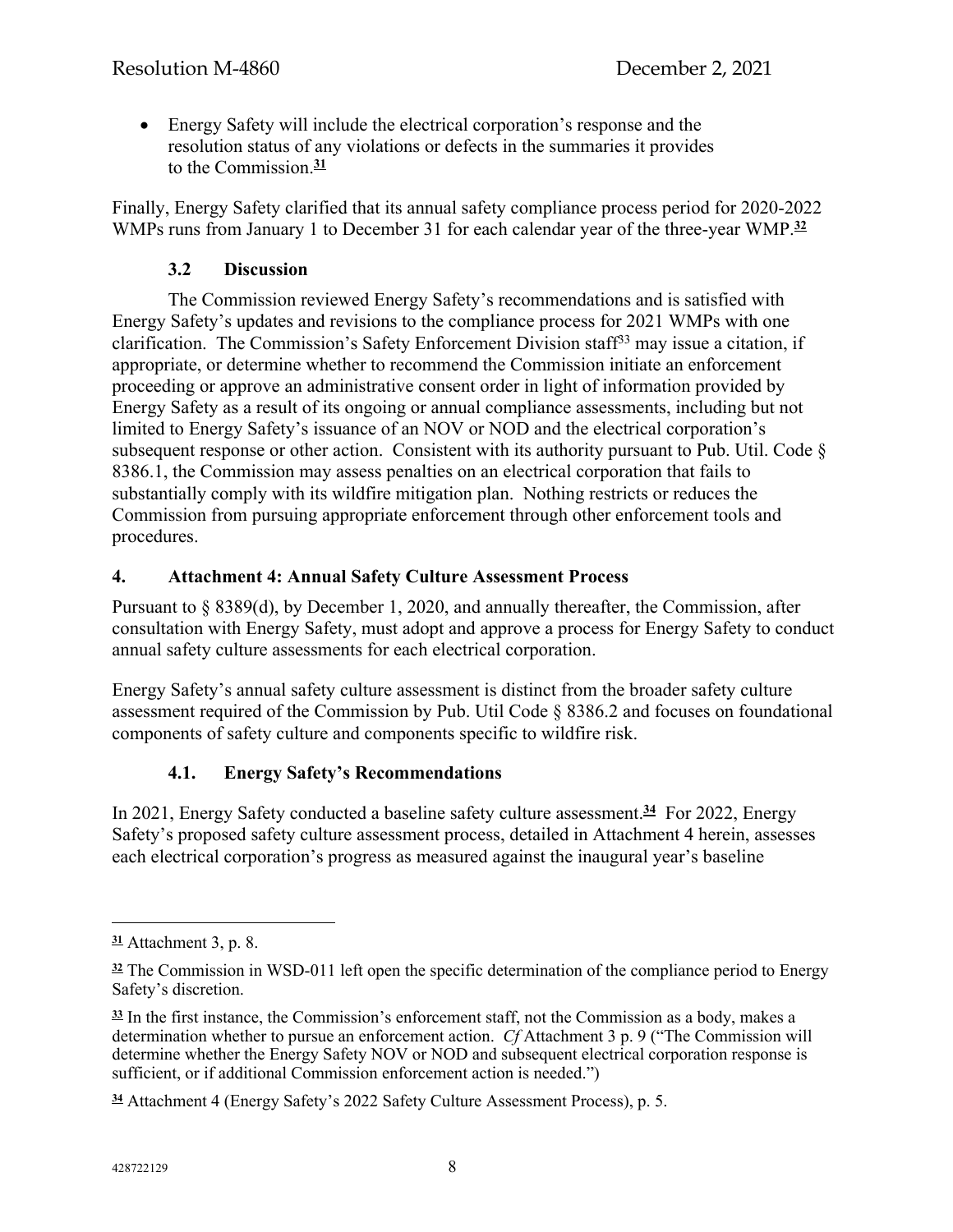assessment.**<sup>35</sup>** Energy Safety stated that its assessment for 2022 evaluates how each electrical corporation's organizational foundation may be influencing safety culture and how safety culture may be influencing outcomes.**<sup>36</sup>** Energy Safety's recommended changes from the 2021 to the 2022 safety culture assessment process are intended to improve readability, use consistent language, and include the following substantive updates:

- **Clarified Inputs:** Energy Safety clarified the principal forms of data (now called "inputs") informing its safety culture assessment. In 2021, Energy Safety created four primary inputs to inform the assessment but did not identify which were required and which were discretionary. For 2022 WMPs, Energy Safety relied on the same four inputs but clarified that three are required and one is discretionary.

The three required inputs collected from the electrical corporations in the 2022 safety culture assessment process are: (1) a targeted workforce survey; (2) a management self-assessment and summary plan for the coming year; and (3) objectives and lessons learned.**<sup>37</sup>** These are the same three required inputs used in the 2021 assessment, with clarifying changes made to the names of the latter two inputs. The input, "interviews and observational visits," was included as a primary input in 2021 but was in fact a discretionary input.

- **Removed Safety Culture Assessment Process:** Energy Safety removed from the safety culture assessment process verification of the Board's structure and reporting requirements. Board structure and board-level safety reporting to the Commission is required by and verified during Energy Safety's Safety Certification review in which an electrical corporation must demonstrate satisfaction of the requirements in Pub. Util. Code §§8389(e)(3) and (e)(5).**<sup>38</sup>**

## **4.2. Discussion**

The Commission reviewed Energy Safety's recommended safety culture assessment process attached herein as Attachment 4 and is satisfied with the updates and changes. As the CPUC builds the safety culture assessment framework in R.21-10-001,**<sup>39</sup>** the Commission recognizes that collaboration with Energy Safety will help ensure that the annual and periodic assessments align and are complementary of one another.

**<sup>35</sup>** Attachment 4, p. 5.

**<sup>36</sup>** Attachment 4, p. 5.

**<sup>37</sup>** Attachment 4, p. 5.

**<sup>38</sup>** Attachment 4, p. 8.

**<sup>39</sup>** R.21-10-001, *Order Instituting Rulemaking to Develop Safety Culture Assessments for Electric and Natural Gas Utilities* (October 7, 2021).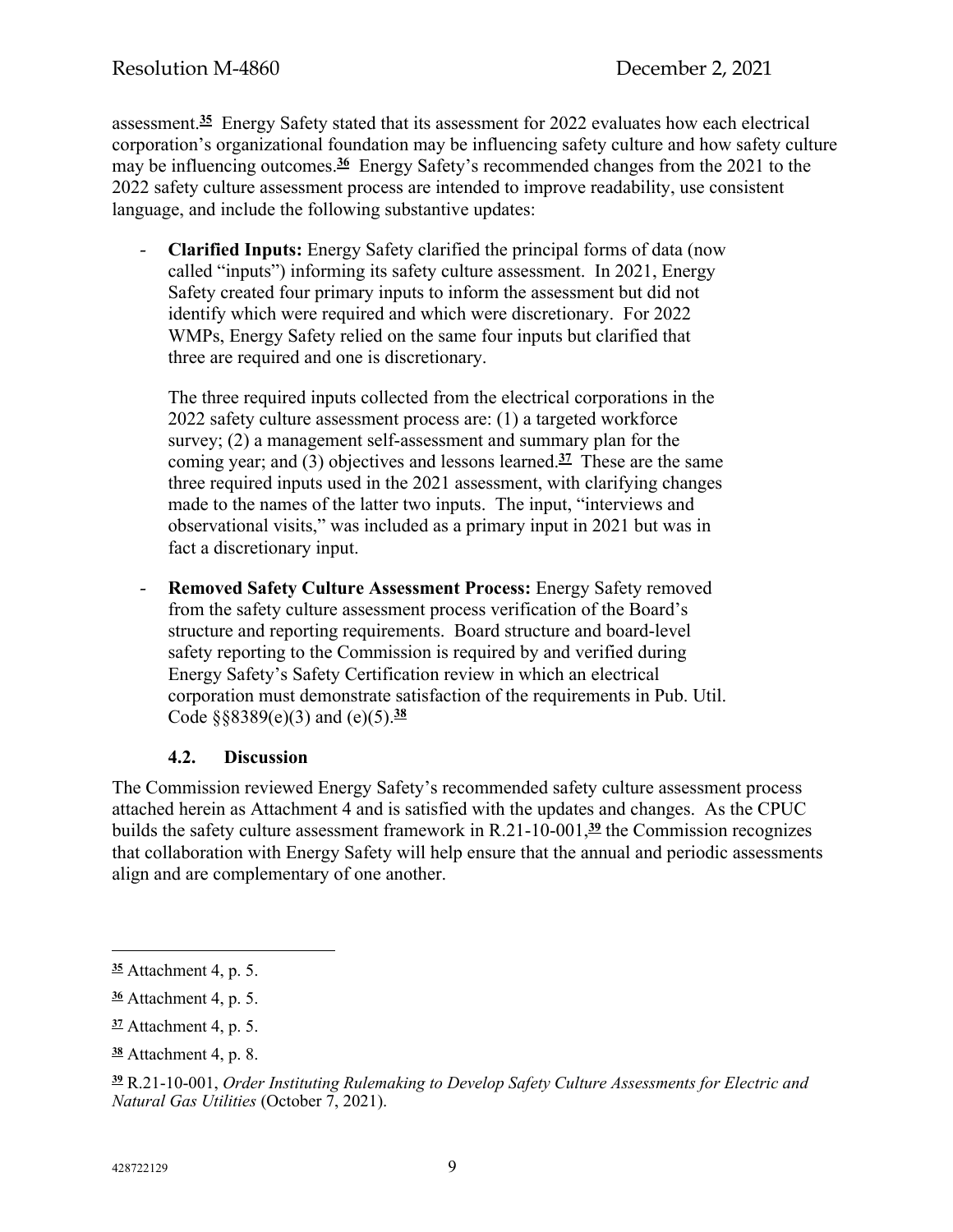# **5. COMMENTS**

A draft of this Resolution was served on the service list of R.18-10-007, noticed on the Commission's Daily Calendar, and posted on the CPUC website (www.cpuc.ca.gov) on November 1, 2021.

On November 22, 2021, timely comments were submitted by Southern California Edison (SCE), San Diego Gas & Electric (SDG&E), Pacific Gas and Electric (PG&E), and Green Power Institute (GPI). No stakeholders submitted comments regarding the performance metrics or the proposed process for conducting annual safety culture assessments for 2022. GPI affirmatively supported the draft resolution and made recommendations for the next three-year cycle.**<sup>40</sup>** GPI's comments can and should be addressed in Energy Safety's WMP guidelines or proposals to the Commission under Section 8389(d) for 2023.

SCE and SDG&E commented on the need for Commission authorization of additional WMP requirements pursuant to Section 8389(d)(2). While Energy Safety did not propose any new WMP requirements for the Commission's approval in 2022 in this Resolution, both SCE and SDG&E assert that the Draft 2022 WMP Update Guidelines Energy Safety issued on November 9, 2021 impose significant new requirements that are more appropriately considered "additional requirements" and thus are subject to Commission approval. Both assert that Energy Safety's proposed guidelines will require utilities to provide additional mapping and granularity of risk and mitigation data that was not previously necessary and that may be difficult to comply with due to data availability and/or required development time.**<sup>41</sup>** We acknowledge and agree that new WMP requirements must be authorized by the Commission pursuant to Pub. Util. Code Section 8389(d)(2). We also observe that Energy Safety may require electrical corporations to include "[a]ny other information that the Wildfire Safety Division [Energy Safety] may require" in the WMPs.**<sup>42</sup>** We believe Energy Safety, with input from the electrical corporations and other stakeholders, will appropriately distinguish "additional requirements" from additional information as it finalizes the 2022 WMP guidelines. We look forward to collaborating with Energy Safety to consider any additional WMP requirements that may be appropriate to adopt for the next three-year cycle beginning in 2023.

PG&E, SCE, and SDG&E raised concerns with proposed revisions to the compliance process. PG&E urged Energy Safety to establish criteria to standardize the method by which the severity of the violation/defect is determined so that similar violations/defects would be accorded similar risk categorizations.**<sup>43</sup>** SDG&E requested that Energy Safety clarify the definitions of NOD and

**<sup>40</sup>** Comments of the Green Power Institute on Draft Resolution M-4860, pp. 1-5.

**<sup>41</sup>** Comments of San Diego Gas & Electric Company on Draft Resolution M-4860 and Related Attachments, November 22, 2021, pp. 1-2; Southern California Edison Company's Comments on Draft Resolution M-4860 and Related Attachments, November 22, 2021, p. 2.

**<sup>42</sup>** Pub. Util. Code Section 8386(c)(22).

**<sup>43</sup>** Pacific Gas and Electric Company's Opening Comments on Draft Resolution M-4860, November 22, 2021, pp. 1-2.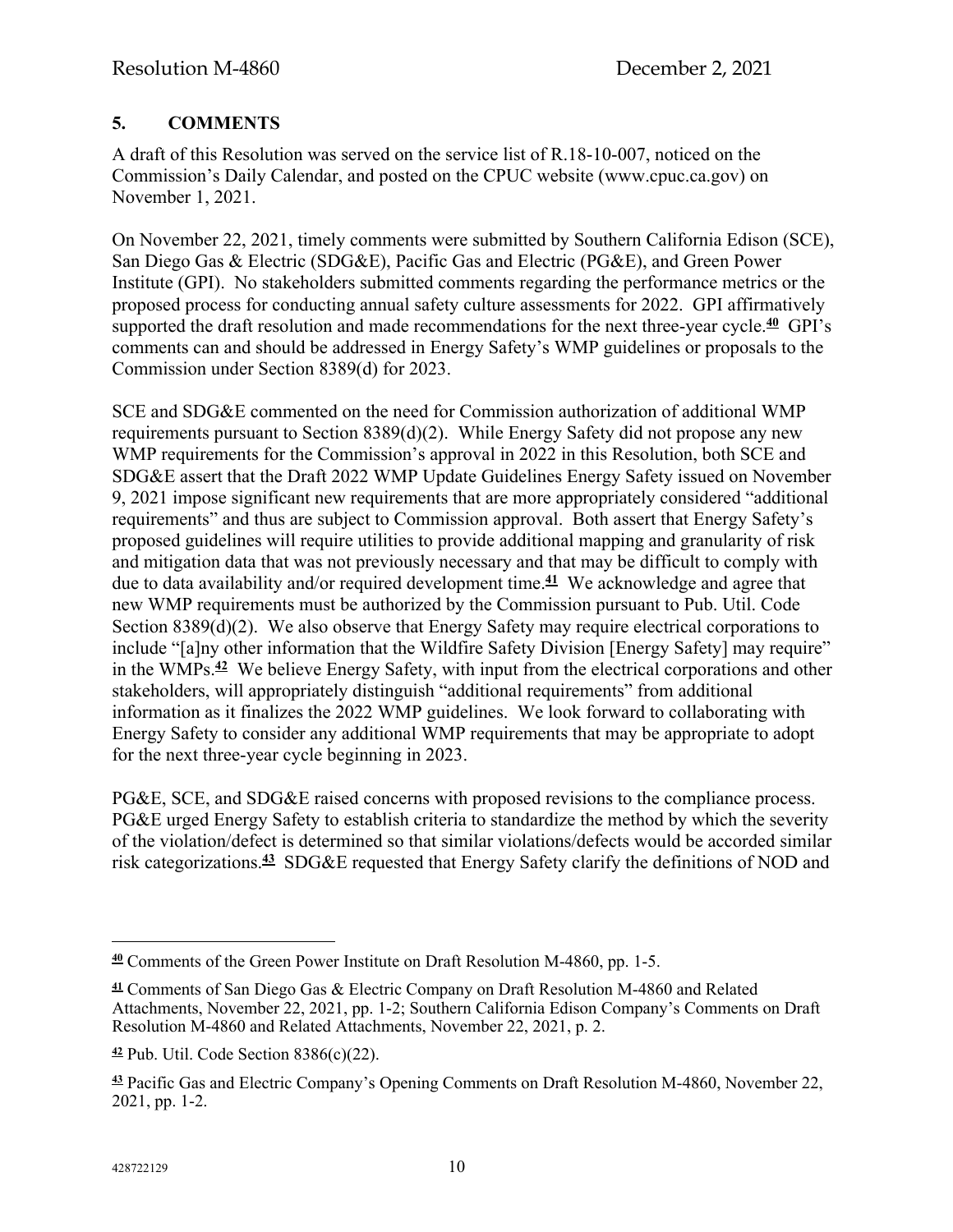NOV and provide further specificity regarding the risk categories within its correction timeline.**<sup>44</sup>** PG&E supports creating a process by which Energy Safety can issue NODs and NOVs and a requirement to identify the specific violation or failure that requires correction.**<sup>45</sup>** SCE and SDG&E also both urge the Commission to clarify that our approval of Energy Safety's proposed compliance process is limited to WMP compliance.**<sup>46</sup>** SCE also raised concerns that the compliance process places an undue focus on outcome-based metrics that are outside of the electrical corporation's control, based on language in Energy Safety's proposed compliance process stating, "Additionally, through linking outcomes to WMP activities, Energy Safety can focus compliance tracking on electrical corporations' improvement of outcomes and reduction of risk over time."**<sup>47</sup>** SCE commented that without clarification, the Draft Resolution could implicate due process' basic requirement to put the utilities on adequate notice of what results could lead to a sanction.**<sup>48</sup>**

First, regarding comments requesting that Energy Safety specify definitions, establish processes for issuing, and standardizing methods for determining the severity of NODs and NOVs, we agree these kinds of improvements could be valuable as Energy Safety continues to implement and refine its enforcement authority pursuant to Government Code Sections 15475.2 and 15475.4. We also agree with SDG&E and SCE, however, that this Resolution constitutes the Commission's approval of the WMP compliance process required by Section 8389(d)(3). We do not approve Energy Safety's duly adopted regulations.**<sup>49</sup>** Nor will the Commission determine in the normal course if an electrical corporation has corrected an alleged violation or defect of its WMP. Rather, the Commission's role is to approve the WMP compliance process and to assess penalties on an electrical corporation that fails to substantially comply with its WMP.**<sup>50</sup>** Accordingly, we modify the Resolution to clarify that the Commission's Safety Enforcement Division staff may consider the relevance and significance of NOVs or NODs that Energy Safety has issued to an electrical corporation, and any subsequent responses or other developments, to inform CPUC staff's decision whether to pursue further enforcement. Similarly, the Commission may weigh such information insofar as it is appropriate within the enumerated

**<sup>44</sup>** Comments of San Diego Gas & Electric Company on Draft Resolution M-4860 and Related Attachments, November 22, 2021, pp. 2-3.

**<sup>45</sup>** Pacific Gas and Electric Company's Opening Comments on Draft Resolution M-4860, November 22, 2021, p. 2.

**<sup>46</sup>** Southern California Edison Company's Comments on Draft Resolution M-4860 and Related Attachments, November 22, 2021, p. 5; Comments of San Diego Gas & Electric Company on Draft Resolution M-4860 and Related Attachments, November 22, 2021, p. 3.

**<sup>47</sup>** Resolution M-4860, Attachment 3, p. 6.

**<sup>48</sup>** Southern California Edison Company's Comments on Draft Resolution M-4860 and Related Attachments, November 22, 2021, p. 4.

**<sup>49</sup>** We do expect that Energy Safety's regulations, including any processes relating to issuing NOVs and NODs, will be consistent with the Commission's adopted WMP compliance process.

**<sup>50</sup>** *See* Sections 8389(d) and 8386.1.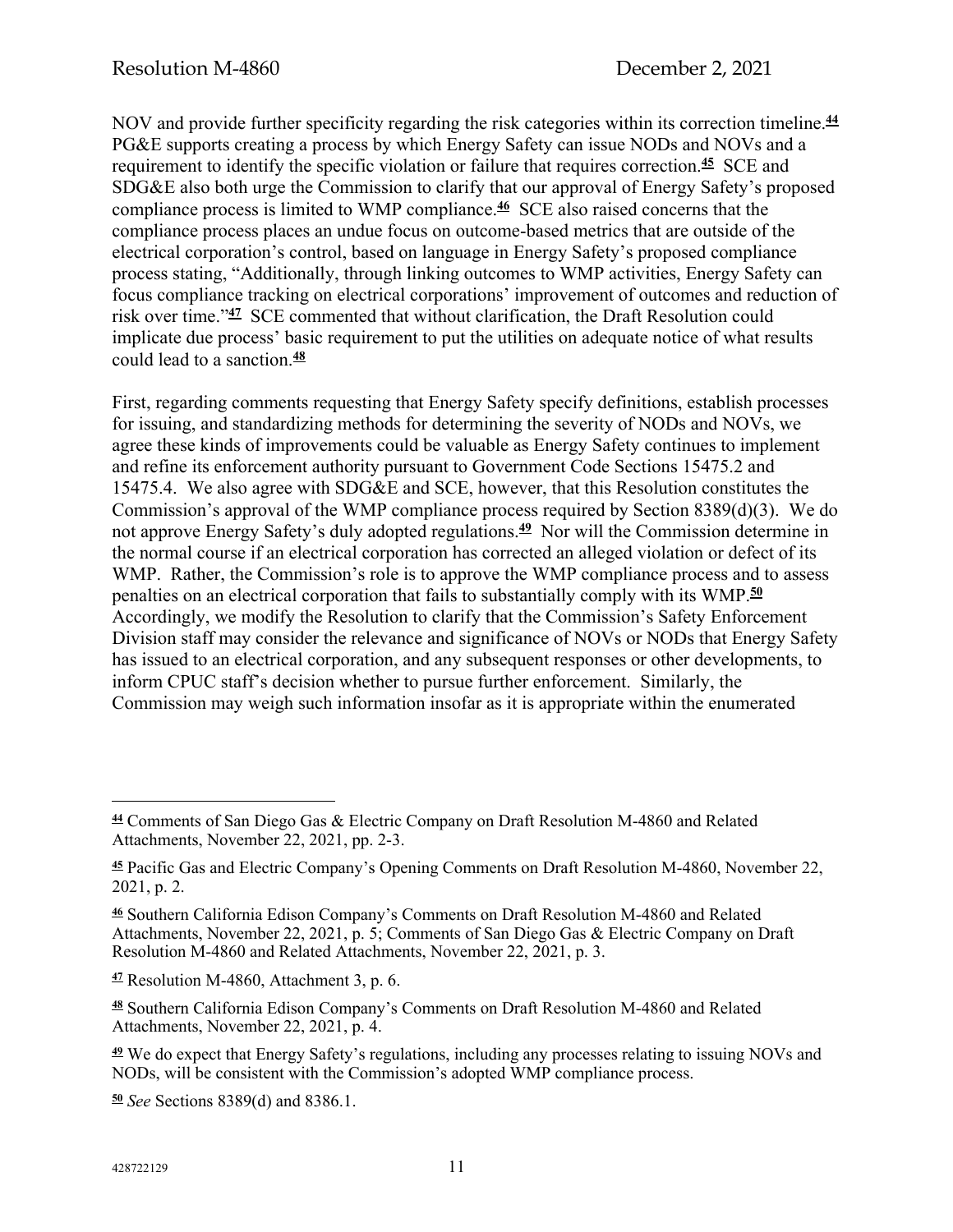statutory factors it shall consider in determining an appropriate penalty for substantial noncompliance.**<sup>51</sup>**

Second, the language SCE cites as placing an undue focus on outcome-based metrics for compliance appears in the compliance process approved in 2021; there is no change to that language proposed in 2022.**<sup>52</sup>** Energy Safety's ongoing compliance process will verify that electrical corporations implement the actions they have committed to taking in their approved WMPs.**<sup>53</sup>** Energy Safety has also said it intends to incorporate risks and data collected in outcome metrics into its compliance assessments.**<sup>54</sup>** Finally, as we noted previously, the Commission considers a number of statutorily defined factors when determining an appropriate penalty. In this context, we find that Energy Safety's use of outcome-based metrics to inform and focus compliance tracking on electrical corporations' improvement of outcomes and reduction of wildfire risk does not raise any due process concerns.

## **FINDINGS**

- 1. Pub. Util. Code §§ 8389(d)(1), (2), (3) and (4) require the Commission to adopt, after consultation with Energy Safety, the following: (1) performance metrics for electrical corporations, (2) additional requirements for wildfire mitigation plans, (3) wildfire mitigation plan compliance process, and (4) a process for the division to conduct annual safety culture assessments for each electrical corporation. This Resolution with its Attachments meets each of the foregoing requirements.
- 2. Pub. Util. Code  $\S 326(a)(1)$  requires Energy Safety to oversee and enforce electrical corporations' compliance with wildfire safety pursuant to Chapter 6 (commencing with § 8385) of Division 4 and § 8386.3(c) requires Energy Safety to oversee compliance with the WMPs.
- 3. Pub. Util. Code  $\S 8386.1$  allows the Commission to assess penalties on an electrical corporation that fails to substantially comply with its WMP.
- 4. Energy Safety's proposal to maintain the existing performance metrics is reasonable.
- 5. Energy Safety's proposal to maintain the existing WMP requirements is reasonable.

**<sup>51</sup>** The factors are: (a) the nature and severity of any noncompliance with the plan, including whether the noncompliance resulted in harm; (b) the extent to which the commission has found that the electrical corporation complied with its plans in prior years; (c) whether the electrical corporation self-reported the circumstances constituting noncompliance; (d) whether the electrical corporation implemented corrective actions with respect to the noncompliance; (e) whether the electrical corporation knew or in the exercise of reasonable care should have known of the circumstances constituting noncompliance; (f) whether the electrical corporation had previously engaged in conduct of a similar nature that caused significant property damage or injury; and (g) any other factors established by the commission in a rulemaking proceeding, consistent with this section. Pub. Util. Code Section 8386.1.

**<sup>52</sup>** WSD-012, Attachment 1, p. 4.

**<sup>53</sup>** Attachment 3, p. 6.

**<sup>54</sup>** Attachment 3, p. 9.